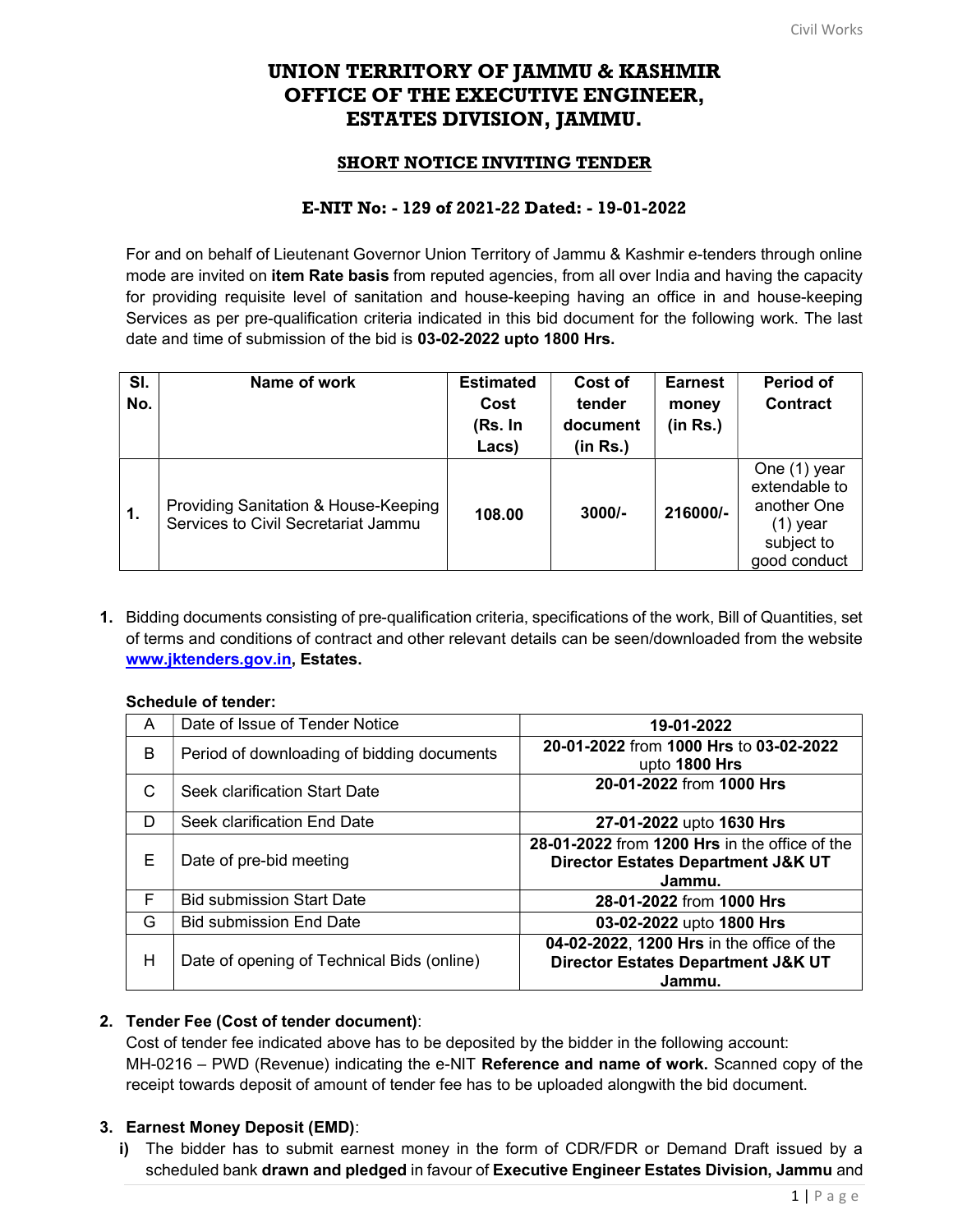payable at Jammu. The bidder has to upload the scanned copy of the CDR/FDR/ DD alongwith his bid on the website alongwith other documents for submission of bid within the above-mentioned period of bid submission.

- ii) The lowest bidder will be required to deposit EMD in original in the office of Director Estates Department J&K UT Jammu immediate on the demand of department for allotment/LOI of contract.
- iii) The EMD of unsuccessful bidder(s) shall be released by the department after allotment of work to successful bidder. The earnest money deposited by the successful bidder will be refunded after satisfactory completion of the work.
- iv) Earnest money of the bidder(s) will be forfeited in following cases:
	- (a) When the bidder withdraws his bid during the period of bid validity on account of any reason.
	- (b) On failure of the successful bidder in furnishing additional Security for unbalanced bid in the form of CDR/FDR/DD, wherever applicable, immediate on the demand of department for allotment/LOI of contract.

### 4. Bid Validity:

Bids shall remain valid for a period of 120 days from the date of opening of financial bid.

### 5. Visit to Site

The bidder at his own cost and responsibility may visit the site to acquaint himself/herself with various aspects of the site and work before submission of bid.

### 6. Two cover bid:

Bid submitted by the bidder shall be under two separate parts:

- a) Technical bid
- b) Financial bid

### 7. Documents comprising the bid:

Following documents which are not submitted with the bid shall be deemed to be part of the bid :

- a) Standard Bid Document
- b) Specifications
- c) BOQ

### 8. Integrity of the bid process :

Information relating to clarification, examination, evaluation, comparison of bids and recommendations for award of contract etc. during the bid process is confidential. All bidders are advised not to make any attempt to influence any officer/official of the department or any person related to them and any such attempt made will result in disqualification of the bidder at any stage of the bid process including appropriate action under existing provisions of law.

### 9. Production of original documents on demand:

All bidders including the successful bidder will have to produce original documents before the department at any stage of the bid process and even during execution of the work contract on demand.

### General conditions

- 1. The department reserves the right to accept or reject any or all the bids before or after opening of bids or at any stage of the bid process without assigning any reason thereof.
- 2. Any item or items found necessary during execution of work though not advertised in the rate list shall have to be got executed and paid as per **market rate** with contractor's appreciation and depreciation.
- 3. The contractor will abide by all laws/guidelines in respect of Labour deployed for execution of work. Labour deployed on the site shall have to be insured & registered with the offices of Assistant Labour Commissioner of the jurisdiction under rules in vogue.
- 4. The quantities advertised in the BOQ are tentative which can be increased or decreased as per the requirement at site. The bidders are advised to study the tender thoroughly before any misconception.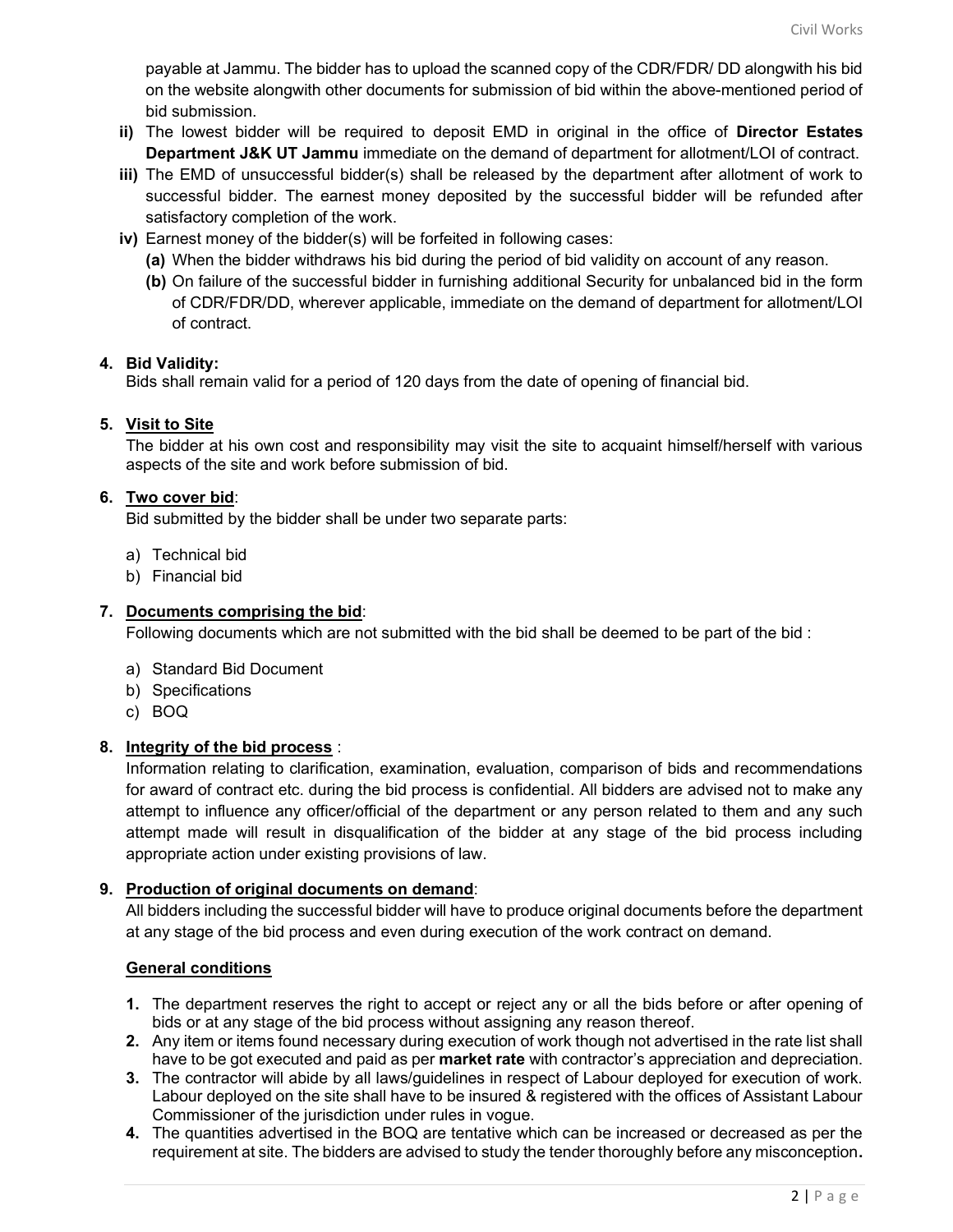- 5. The contractor are advised to quote their rates on item rate basis advertised in the Bill of Quantities strictly following the brand and specifications.
- 6. Any dispute between the department and the contractor will be within the jurisdiction of courts/authorities located in the Union Territory of J&K.
- 7. In case of any dispute between the department and the contractor, Director Estates shall act as the arbitrator whose decision shall be final and binding on both the parties. Provisions of J&K Arbitration Act with amendments therein shall be applicable.
- 8. Department shall deduct 1% labour cess towards cost of construction for depositing the same with J&K Building and Other Construction Workers Welfare Board as per existing provisions on the subject.
- 9. No Engineer of Gazetted rank or other Gazetted Officer employed in Engineering or Administrative duties in an Engineering Department of the State Government is allowed to work as a Contractor for a period of two years after his retirement from Government service, without permission of the Government. This contract is liable to be cancelled if either the contractor or any of his employees is found any time to be such a person who had not obtained the permission of the Government as aforesaid before submission of the tender or engagement in the Contractor's Service.
- 10. The date and time of opening of financial bids of technically qualified bidder(s) will be conveyed to only technically qualified bidder(s) through email on the email address given by the bidders in their bid document.
- 11. Information with respect to bidders who qualify in technical evaluation of bids will be sent to technically qualified bidders only on their email address indicated in their bid documents.
- 12. Financial bids in respect of technically qualified bidder(s) shall be opened in online mode in the office of Director Estates Department J&K UT Jammu.
- 13. The department shall not be responsible for any delay in submission of online bids on account of any reason.
- 14. Date of start of work shall be reckoned after 3 days from the date of issuance of letter of Intent/allotment of work as the case may be.
- 15. Department reserves the right to accept or reject any bid or all bids without assigning any reason thereof at any stage of the bid process.
- 16. The successful bidder will be required to submit all original documents of the bid in the office of Director Estates Department J&K UT Jammu immediate on the demand of department.
- 17. Any corrigendum / changes will not be published in the newspaper and can only seen on the website.
- 18. Other details can be seen in the bidding documents.

#### Instructions to the Bidder:

- 1. Prospective bidders can download the NIT/bidding documents from the website jktenders.gov.in Department Estates Jammu.
- 2. To participate in bidding process, the bidder has to get Digital Signature Certificate (DSC) as per provisions of Information Technology Act-2000. This certificate will be required for signing the bid documents. Bidder can get DSC from any approved vendor for the purpose. The bid cannot be uploaded without digital signature.
- 3. The bidder has to submit bids online in electronic form with digital signature.
- 4. No bid will be accepted in physical form.
- 5. All unit rates and prices quoted by the bidder shall be in Indian rupees only.
- 6. All payments shall be made in Indian rupees only.
- 7. Scanned copies of the documents shall be uploaded in 100dpi, black and white.
- 8. All conditional bids shall be summarily rejected.
- 9. Bidders are advised not to make any change in Bill of Quantities (BOQ).
- 10. In no case any attempt should be made to create similar BOQ by the bidder. Downloaded BOQ should only be used for filling of percentage inclusive of all taxes and it should be submitted with the same bidding document.

No: Estates/DB/7490-7502 Sd/-

Dated: 19/01/2022 (Er. Jagdish Gupta) Executive Engineer, Estates Division, Jammu

#### Copy to the: -

1. Director Estates Department, J&K, Civil Sectt. Jammu/Srinagar for favour of information.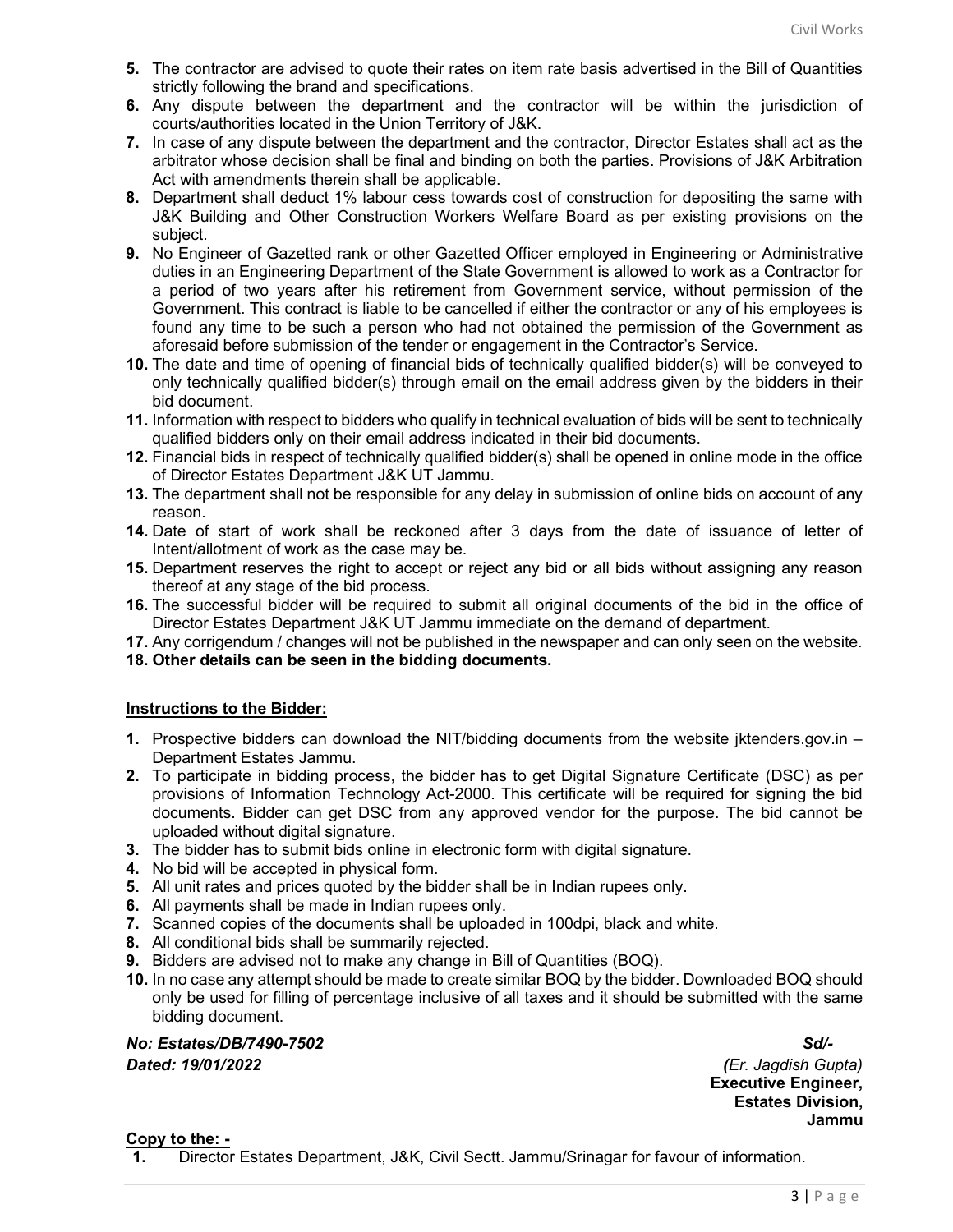- 2. Chief Engineer, PW(R&B) Department, Jammu for favour of information.
- 3. Superintending Engineer, PW(R&B) Department, Jammu for favour of information
- 4. Dy. Director Estates Department, Jammu for information.
- 5. Pvt. Secy. To Principal Secretary to Govt. Planning & Development Department, Estates, Hospitality & Protocol Civil Sectt. Jammu for kind information of worthy Principal Secretary.
- 6. Joint Director Information Deptt. Jammu for publicity at least for two days in the leading newspapers of Jammu.
- 7-9. Asstt. Executive Engineer Estates Sub Division-I, II and Electrical.
- 10-13. TO/Head Draftsman/AAO/CC/Notice Board Divisional Office.